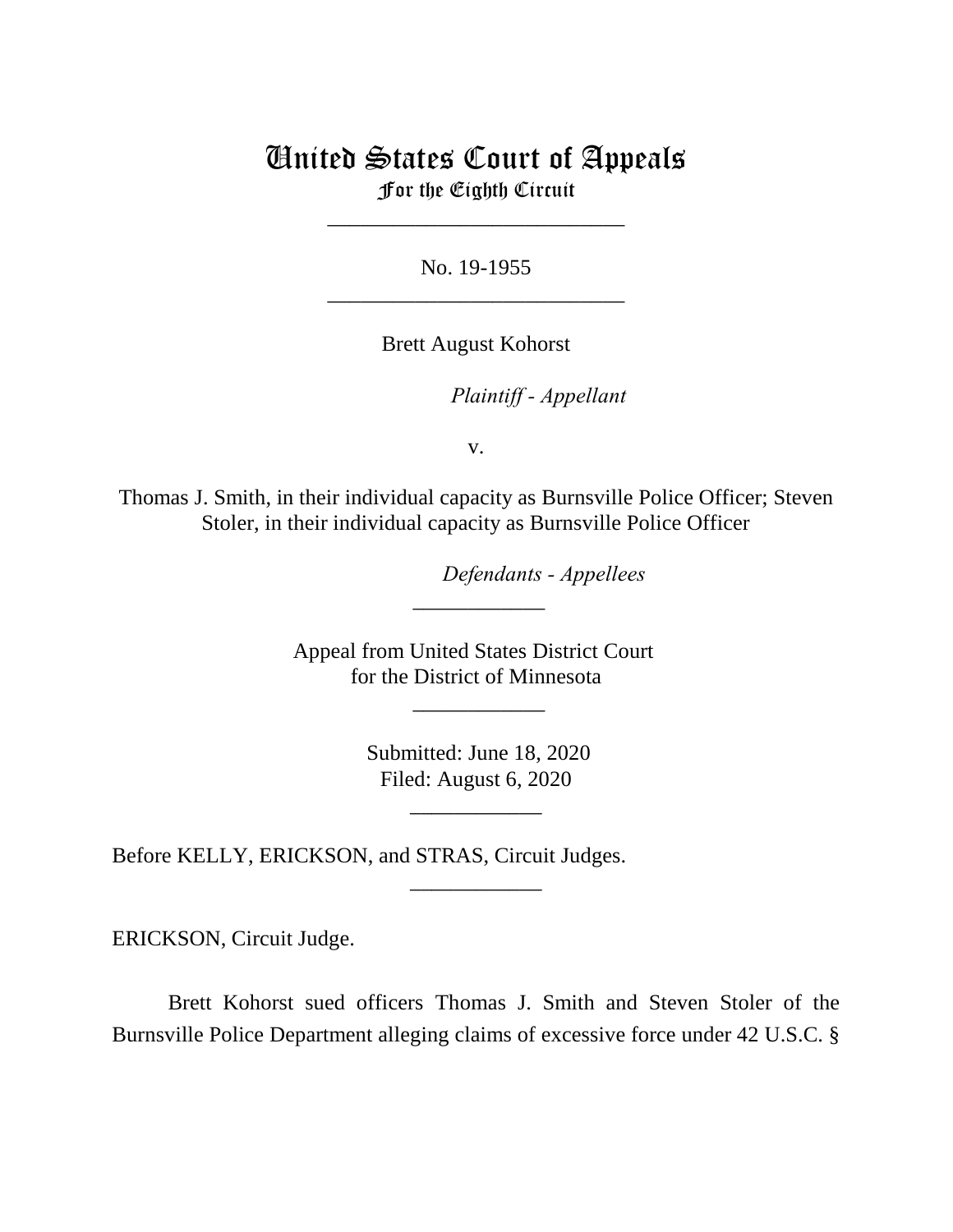1983. The district court<sup>1</sup> granted the officers' motion for summary judgment based on their claim of qualified immunity. We affirm.

# **I. Background**

During the nighttime hours of November 19, 2015, Officer Smith was dispatched to the area of a 911 report that the caller had given two highly intoxicated men a ride to a neighborhood near Lake Crystal, Minnesota, and that after they had been dropped off the caller had observed them knocking on random doors.<sup>2</sup> The caller expressed concern that the two were at risk of freezing or walking into the nearby lake. A contemporaneous Computer Aided Dispatch ("CAD") report indicated the individuals were suspected of participating in an altercation at a movie theater earlier in the evening. Officer Smith had his laptop open during his patrol. Upon arrival, Officer Smith found a visibly intoxicated Kohorst wandering the streets with his pants undone.

Officer Smith approached Kohorst and attempted to strike up a conversation with Kohorst directing him to take a seat on the hood of the squad car. Officer Smith observed that Kohorst was extremely intoxicated. While Kohorst's responses to the officer's questions and instructions to sit on the squad car were semi-coherent, Kohorst plainly did not sit on the squad car or respond to Officer Smith's initial inquiries but rather stated, "I'm looking for my friend Jacob." Officer Smith repeated his request that Kohorst sit on the car three more times and told him to get his hands out of his pockets. It is debatable whether or not Kohorst was sober enough to understand the nature of Officer Smith's directions. That said, although Kohorst did

<sup>&</sup>lt;sup>1</sup>The Honorable Joan N. Ericksen, United States District Judge for the District of Minnesota.

<sup>&</sup>lt;sup>2</sup>A neighborhood resident had also called 911 to report a male screaming at the top of his lungs.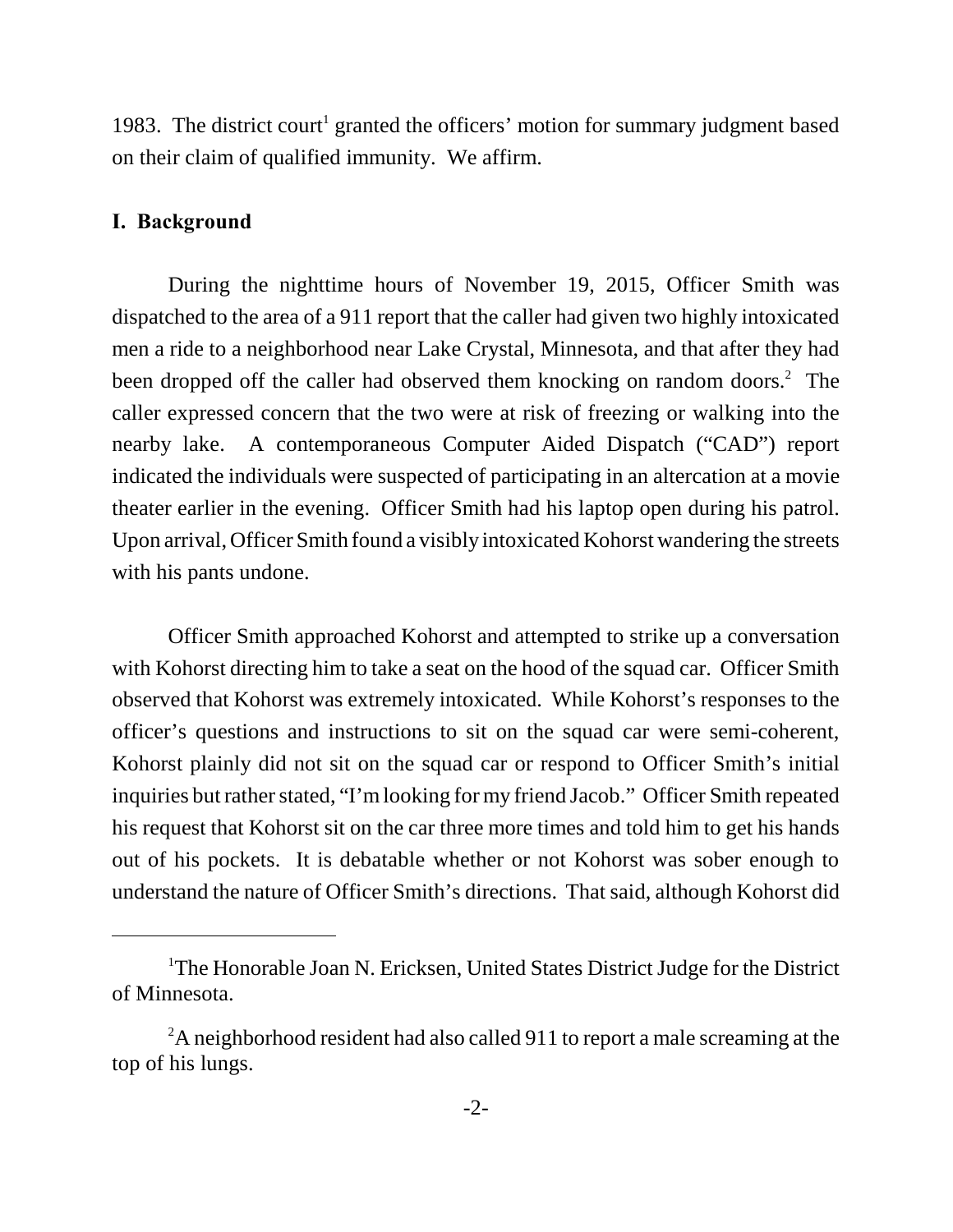not sit down, he did remove his hands from his pockets in order to fix his pants after Officer Smith informed him that his pants were undone. Officer Smith then asked Kohorst where his friend was. Kohorst responded by asking if there was a reason why Officer Smith was looking for his friend. Officer Smith told him, "Yeah, [because] someone called us [because] they think you guys are lost and drunk. The guy who dropped you off here." After adjusting his pants, Kohorst returned his hands to his pockets. Officer Smith twice more asked Kohorst to keep his hands out of his pockets. Eventually Kohorst complied.

Despite repeated requests from Officer Smith, Kohorst failed to provide any information about his residence beyond saying that he lived in Apple Valley, Minnesota. Eventually the officer asked Kohorst for his identification. Kohorst responded by taking his wallet out of his back pocket, holding it against the front of his chest, and placing his other hand back in his pocket. When Officer Smith reached for the wallet, Kohorst jerked it away and held the wallet behind his back. Officer Smith grabbed Kohorst's arm and attempted to place him in an escort hold. The body-cam video at this point became obscured because of Officer Smith's close proximity to Kohorst. However, the two appeared to struggle. Officer Smith, who was still alone on the scene, called for assistance. He repeatedly told Kohorst, "Do not fight with me" and instructed Kohorst numerous times to place his hands behind his back. Kohorst refused to comply. Officer Smith then initiated an arm-bar takedown and took Kohorst to the ground.

Once Kohorst was on the ground, Officer Smith repeatedly directed him to place his hands behind his back and unsuccessfully tried to handcuff Kohorst. Finally Officer Smith warned Kohorst that if he did not comply he would be tased. Kohorst responded by placing his left arm behind his back while keeping his right arm underneath him or at his side while appearing to roll to his side. Officer Smith tased Kohorst in "drive stun mode" and once again attempted to place Kohorst's arms in a position to handcuff him. Kohorst continued to attempt to roll onto his back or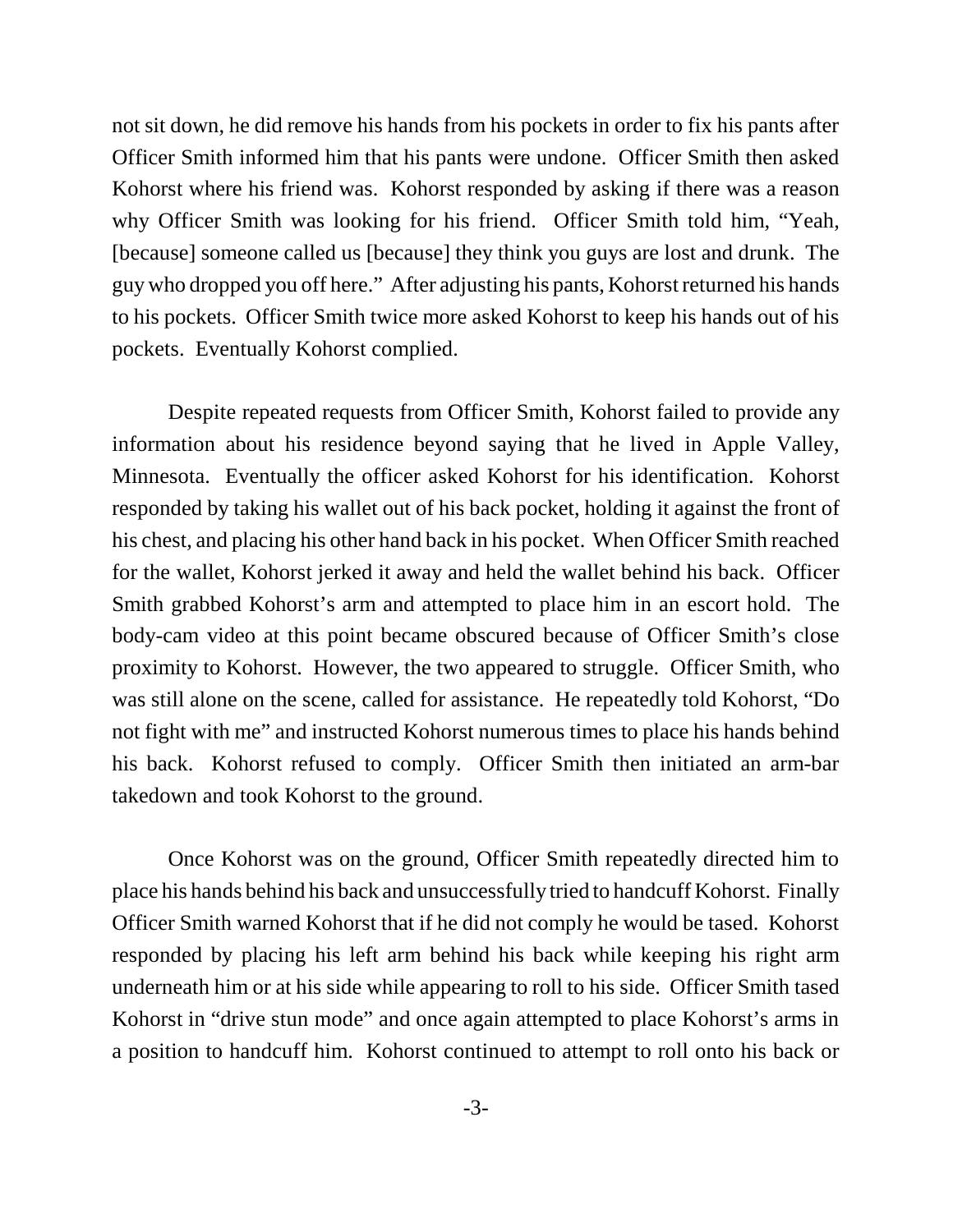press himself up off the ground. Officer Smith continued to order Kohorst to his stomach with his hands behind his back but Kohorst continued to fail to comply. At this point, Officer Smith pushed Kohorst's shoulder toward the ground causing Kohorst's face hit the pavement, splitting his chin. Officer Smith again ordered Kohorst to put both hands behind his back. Kohorst responded "they are," even though only his left arm was behind his back. Officer Smith repeated his commands twice more. Kohorst did not comply. Officer Smith then tased Kohorst in "barb" mode causing Kohorst to roll onto his back.

During the second tasing, Officer Smith continued to order Kohorst to put his hands behind his back "or I'm going to tase you again." In response to Officer Smith's instructions, Kohorst stated that he was trying to get his wallet. By now Kohorst had rolled to his stomach with his left arm behind his back and his right arm at his side. Officer Smith tried to pull Kohorst's right arm behind Kohorst's back, but Kohorst pulled it away and moved both arms toward the ground. Officer Smith once again tased Kohorst in "barb" mode and twice more instructed him to place his hands behind his back. Finally, Kohorst complied and was handcuffed. Shortly thereafter when Sergeant Stoler and additional back-up arrived at the scene, Officer Smith stated, "There's one more somewhere around here."

The officers successfully placed Kohorst in the back of a squad car. While they waited for paramedics to arrive, Kohorst began kicking the interior of the squad car door and slammed his head into the plexiglass partition somehow managing to slip one leg over his handcuffs so that his wrists were cuffed between his legs in an awkward position. Sergeant Stoler attempted to fix Kohorst's handcuffs. He told Kohorst, "Now listen . . . listen to me. You are going to come out here, lay down and we are going to handcuff you and you're not going to give us any problems, are you clear? If you give us problems, you will be tased again." With Kohorst still in the vehicle, Sergeant Stoler began to undo Kohorst's cuffs and said, "If you do anything with this hand . . .." Before Sergeant Stoler could finish his sentence Kohorst began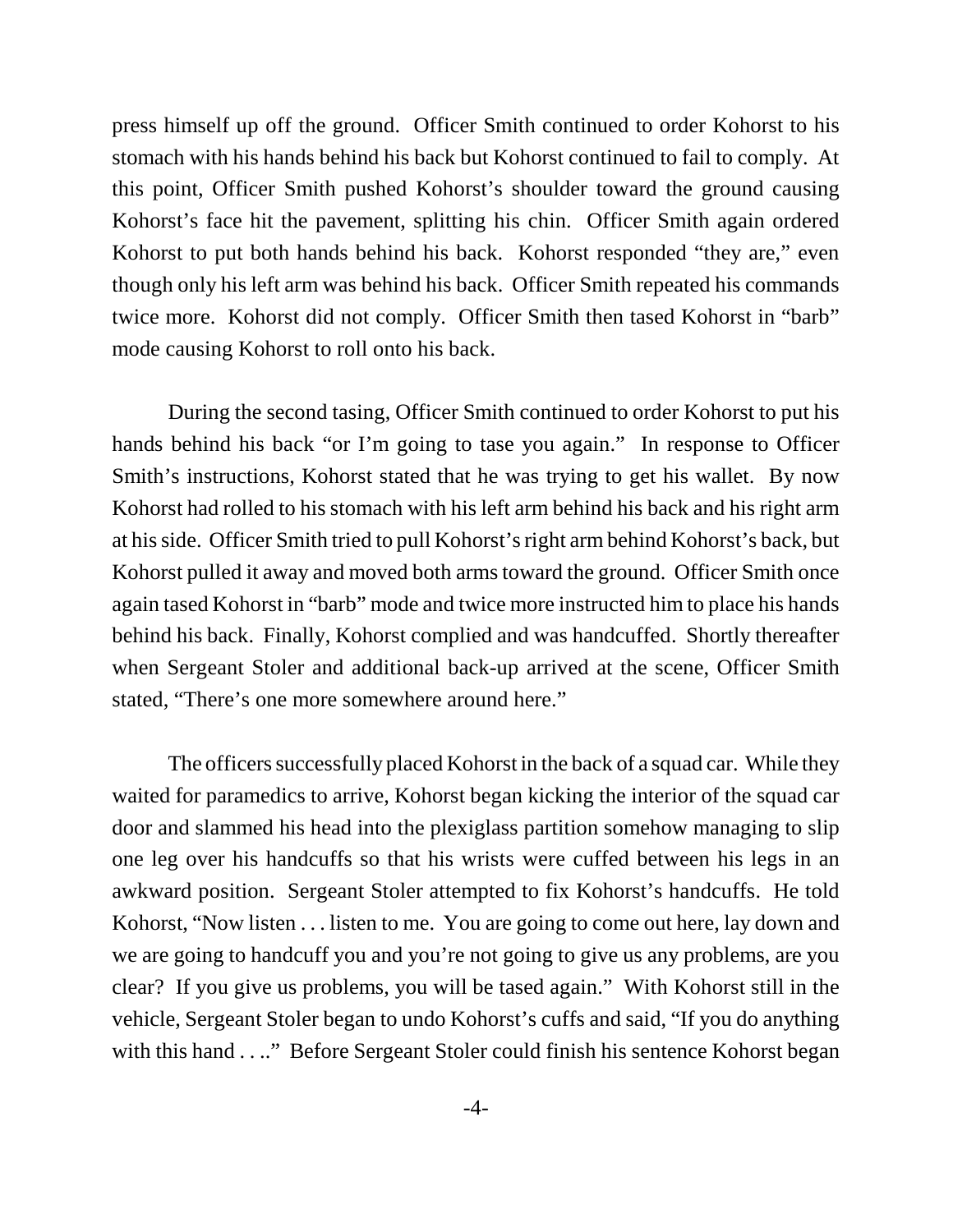to visibly resist, leading Sergeant Stoler to command, "Don't, don't twist your hand." Another officer suggested pulling Kohorst from the vehicle in order to reapply the handcuffs. Sergeant Stoler then lifted Kohorst out of the squad car with two hands and dropped him to the ground. Kohorst believes his head struck the ground, although he concedes he has no memory of any of the relevant events of November 19, 2015. In the absence of Kohorst's ability to testify, the court is left with the recordings and the officers' testimony. Sergeant Stoler testified at his deposition that he placed Kohorst on Kohorst's side and shoulder to reduce the risk of head injury. After Kohorst's handcuffs were fixed, the officers asked him, "Your buddy live around here?" An officer inquired if Kohorst and his friend were the individuals from the movie theater fight. Officer Smith replied, "I bet you they were."

Kohorst sued both Officers Smith and Stoler under 42 U.S.C. § 1983 alleging excessive force in violation of the Fourth Amendment. Kohorst alleges he suffered a concussion and facial lacerations. As previously noted, Kohorst testified that he has no memory of any of the relevant events that occurred on November 19, 2015. The district court granted summary judgment to both officers based on qualified immunity. Kohorst appeals the grant of summary judgment.

## **II. Discussion**

We review a district court's grant of summary judgment based on a finding of qualified immunity *de novo*, viewing the record in the light most favorable to the plaintiff and making all reasonable inferences in his favor. Ehlers v. City of Rapid City, 846 F.3d 1002, 1008 (8th Cir. 2017). We resolve all genuine issues of material fact in the non-moving party's favor. Scott v. Harris, 550 U.S. 372, 380 (2007). However, we will not adopt a version of the facts when it is blatantly contradicted by the record such that no reasonable jury could believe it. Id.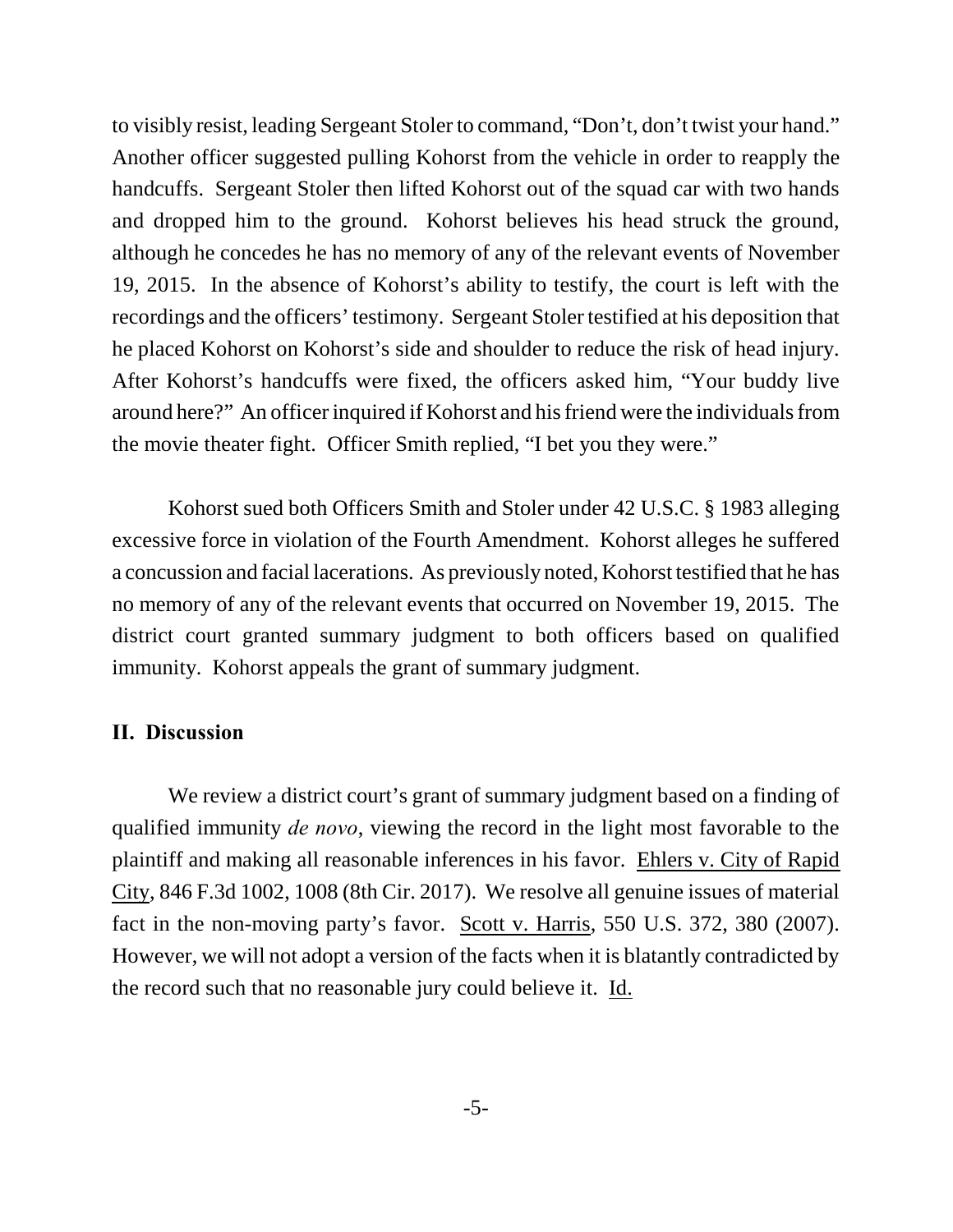Qualified immunity shields government actors from legal liability unless the actor's conduct violated "clearly established statutory or constitutional rights of which a reasonable person would have known." McGuire v. Cooper, 952 F.3d 918, 922 (8th Cir. 2020) (internal quotation marks omitted). To be clearly established, the contours of the right must be clear enough that a reasonable officer would understand that the act in question violates the right. Ehlers, 846 F.3d at 1008. Existing law need not be directly on point to clearly establish a right, but it must put the question beyond debate. Jackson v. Stair, 944 F.3d 704, 711 (8th Cir. 2019).

When evaluating a Fourth Amendment excessive force claim under § 1983, we consider "whether the amount of force used was objectively reasonable under the particular circumstances." Michael v. Trevena, 899 F.3d 528, 532 (8th Cir. 2018). We evaluate the reasonableness of the force used from the perspective of a reasonable officer on the scene, not with the benefit of hindsight. Id. This evaluation entails careful consideration of the case's particular facts and circumstances, including: (1) the severity of the crime at issue; (2) whether the suspect posed an immediate threat to the safety of the officers or others; and (3) whether the suspect is actively resisting arrest or attempting to evade arrest by flight." Id. (citing Graham v. Connor, 490 U.S. 386, 396 (1989)). We may also consider the result of the use of force. Crumley v. City of St. Paul, 324 F.3d 1003, 1007 (8th Cir. 2003).

The use of force is least justified against a nonviolent misdemeanant who does not flee or actively resist arrest and poses little threat to officers or the public. Jackson, 944 F.3d at 711. "When a suspect is passively resistant, somewhat more force may reasonably be required." Wertish v. Krueger, 433 F.3d 1062, 1066–67 (8th Cir. 2006). The failure to follow police instruction may constitute passive resistance. See Ehlers, 846 F.3d at 1011; see also Jackson, 944 F.3d at 711. Whether a suspect's resistance is intentional does not impact how a reasonable officer would interpret the suspect's behavior. Ehlers, 846 F.3d at 1011. An officer is entitled to use the force necessary to effect an arrest where a suspect "at least appears to be resisting." Id. We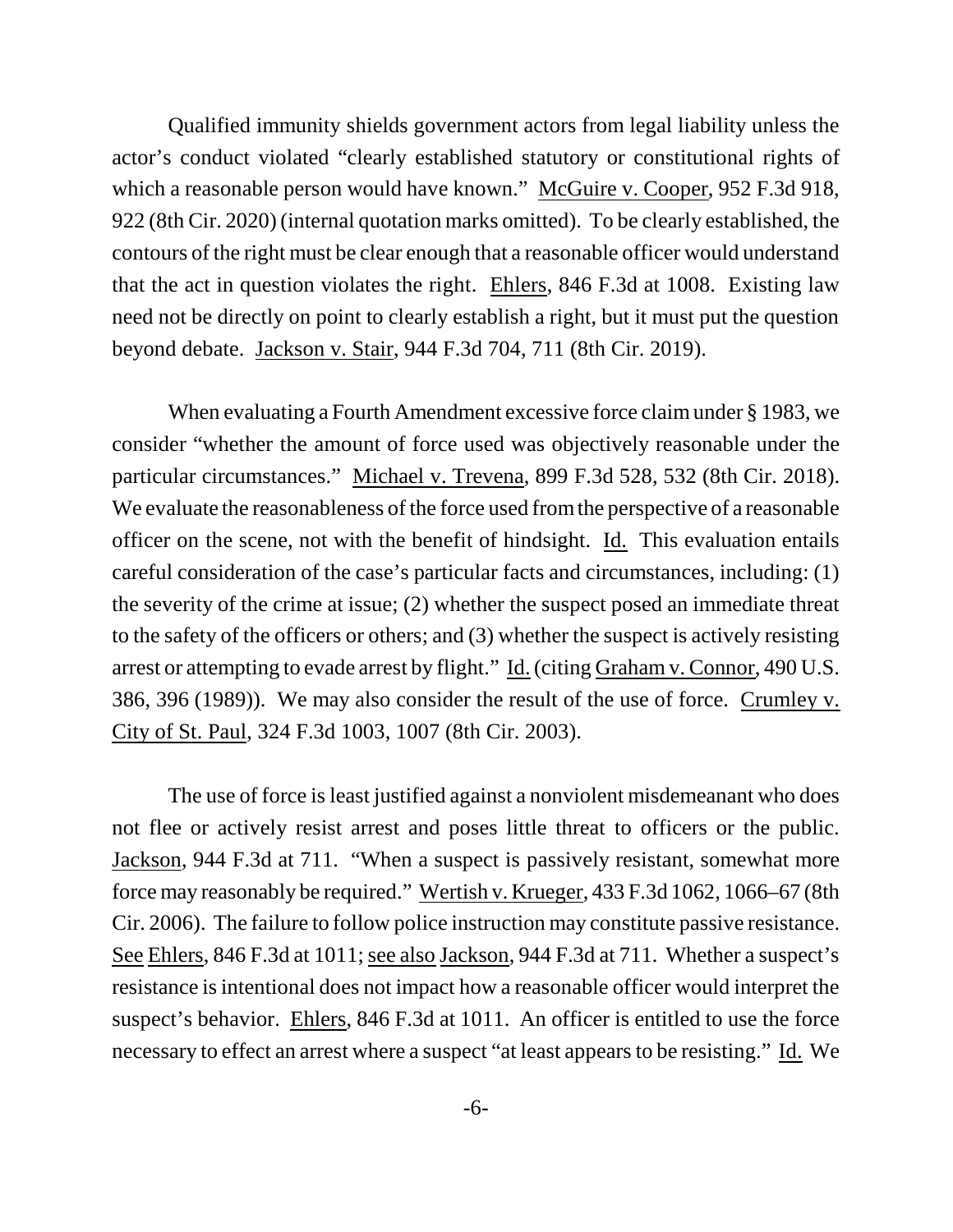have upheld the use of force where a suspect is non-compliant and resists arrest or ignores commands from law enforcement. See Jackson, 944 F.3d at 711.

# **A. Officer Smith**

Kohorst alleges Officer Smith did not see the CAD report on the theater disturbance and as a result he should have been treated as a non-violent misdemeanant. However, Kohorst's allegation does not raise a genuine issue of material fact as to whether Officer Smith viewed the CAD report because he asserts only a single non-conjectural assertion: that another officer stated that some officers keep their CAD laptops closed. This assertion is, however, directly refuted by bodycam video that plainly shows Smith's laptop open as he arrives at the scene.

In addition, Officer Smith's unrefuted deposition testimony demonstrates that he suspected Kohorst of being involved in the theater fight, but did not mention it during his encounter with Kohorst due to safety concerns and lack of information. While Officer Smith's initial incident report did not mention the movie theater fight, he supplemented his report to include his suspicions that Kohorst was involved in the fight. While on scene and after handcuffing Kohorst, Officer Smith told Sergeant Stoler that "[t]here's one more somewhere around here," evidencing Officer Smith's belief that his encounter with Kohorst occurred with another suspect nearby. Officer Smith can also be heard on the body-cam video stating he believed Kohorst was involved in the movie theater fight when asked by his colleagues. The undisputed evidence in the record establishes it was reasonable for Officer Smith to approach Kohorst as a potential suspect in an assault investigation who posed a threat to officer safety.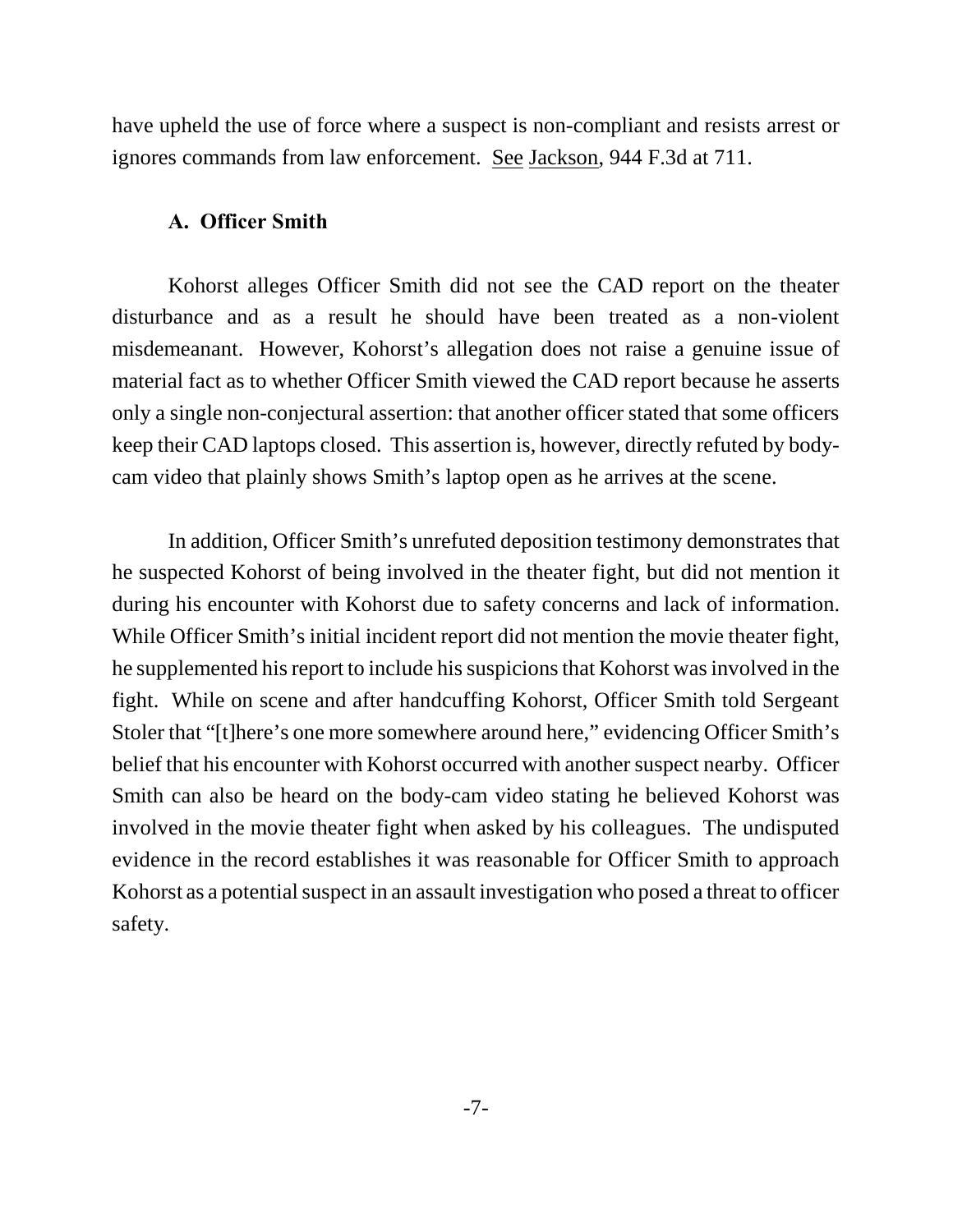#### **I. Takedowns**

Kohorst first claims that Officer Smith's arm-bar takedown and later push into the ground constitute unreasonable uses of force. In Ehlers, we upheld the finding of qualified immunity when an officer executed a takedown after Ehlers twice ignored orders to put his hands behind his back. 846 F.3d at 1007. Once Ehlers was on the ground, the officer pushed Ehlers' head down before ordering him to put his hands behind his back. Id. We determined that the takedown did not violate a constitutional right because Ehlers "at least appeared to be resisting" so the officer was entitled to use necessary force to restrain him. Id. at 1011.

Based on the circumstances confronting Officer Smith when he arrived on the scene, the arm-bar takedown and the pushing down of Kohorst, who at minimum appeared to be resisting and was not complying with commands, do not rise to the level of force required to constitute a constitutional violation. See Vester v. Hallock, 864 F.3d 884, 887 (8th Cir. 2017) (finding an arm-bar takedown not a constitutional violation based on subject's alleged criminal conduct, refusal to comply with repeated commands, potential threat to officer's safety, and fact that officer was making arrest alone). While Kohorst's extreme intoxication might make him appear harmless in retrospect, the facts that confronted Officer Smith were anything but harmless. An officer could reasonably and objectively believe that Kohorst was not alone, that Kohorst had previously been involved in an altercation, that Kohorst was noncompliant, and that as the only law enforcement officer on the scene Officer Smith needed to be wary of Kohorst because he could be aided at any time by the second suspect. Thus, Officer Smith had a reasonably objective belief that takedown force was appropriate. See Karels v. Storz, 906 F.3d 740, 745 (8th Cir. 2018) (describing takedowns as appropriate when officers face noncompliant arrestees and circumstances fraught with danger and unpredictability); see also Murphy v. Engelhart, 933 F.3d 1027, 1029–30 (8th Cir. 2019) (finding it not clearly established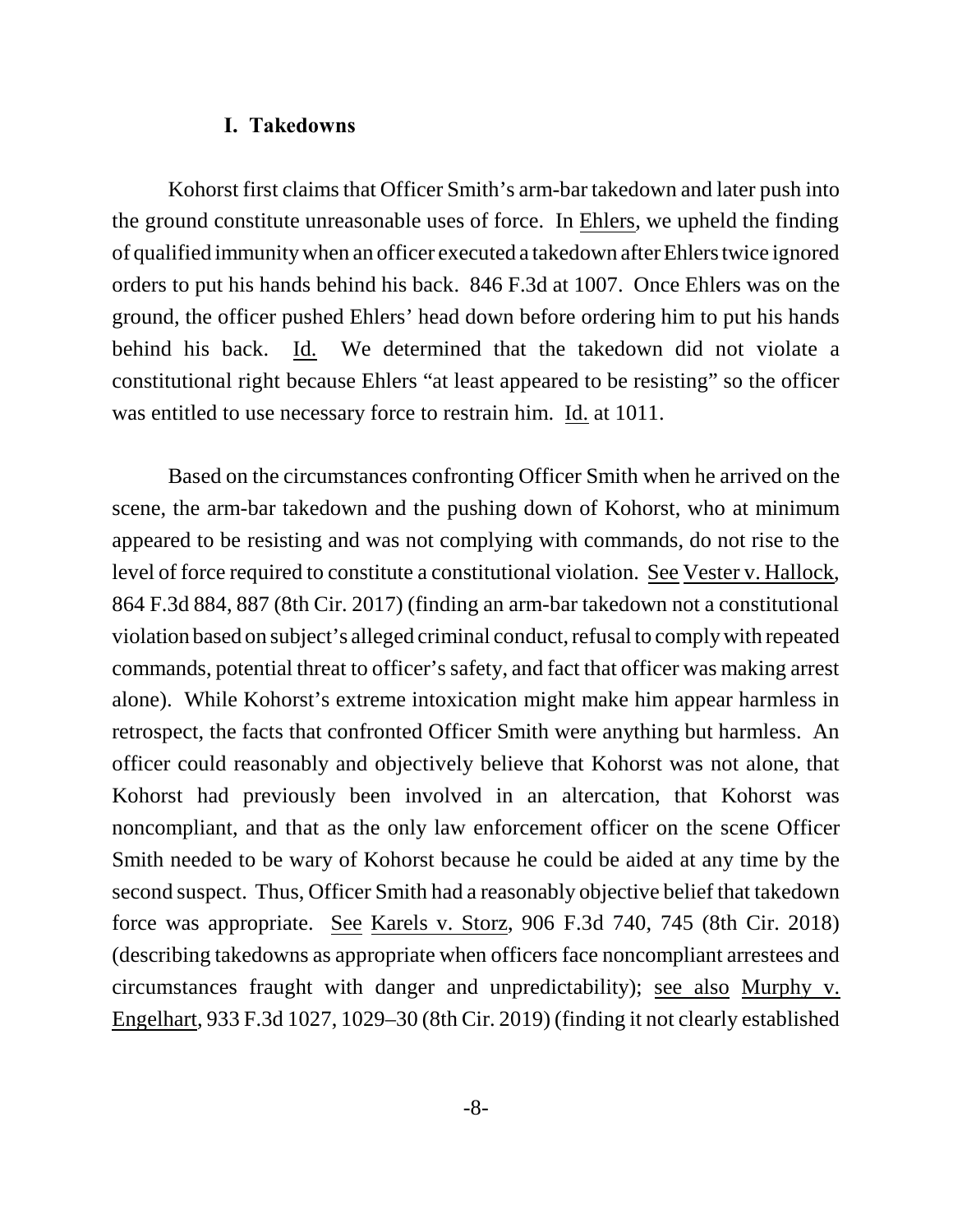that an officer could not throw or shove an uncooperative, noncompliant, intoxicated individual to the ground on the shoulder of a dark highway).

# **ii. Tasings**

Kohorst next alleges that Officer Smith's use of the taser constituted excessive force in violation of the Fourth Amendment. We have previously determined that an officer may interpret a suspect laying on his stomach with his hands underneath him and refusing to give his hands to officers as resistance. See Carpenter v. Gage, 686 F.3d 644, 649–50 (8th Cir. 2012); see also Ehlers, 846 F.3d at 1011. "Unarmed, passively resisting subjects can pose a threat necessitating the use of taser force." Cravener v. Shuster, 885 F.3d 1135, 1140 (8th Cir. 2018).

In Jackson, we examined the reasonableness of an officer tasing a noncompliant, aggressive suspect three times. 944 F.3d at 711–13. We determined that the officer had used excessive force in tasing Jackson a second time, almost immediately after the first while Jackson was not given an opportunity to comply with the order and was unable to resist or flee. Id. at 712–13. Even so, we upheld the first and third tasings because they occurred while Jackson was resisting and noncompliant. Id. at 711–13. Similarly, we found no excessive force when a deputy tased an unarmed, passively resisting subject five times. See Cravener, 885 F.3d at 1139–40.

Here, Officer Smith's use of the taser resembles the first and third tasings from Jackson. "Officer [Smith] gave several clear orders for [Kohorst] to stop moving and lay down on his stomach, or he would be tased." See Jackson, 944 F.3d at 713. Because Kohorst's arms were at times underneath him or at his sides after the tasings and orders, a reasonable officer in Smith's position could have perceived Kohorst to be resisting arrest and could have feared for his safety. Id.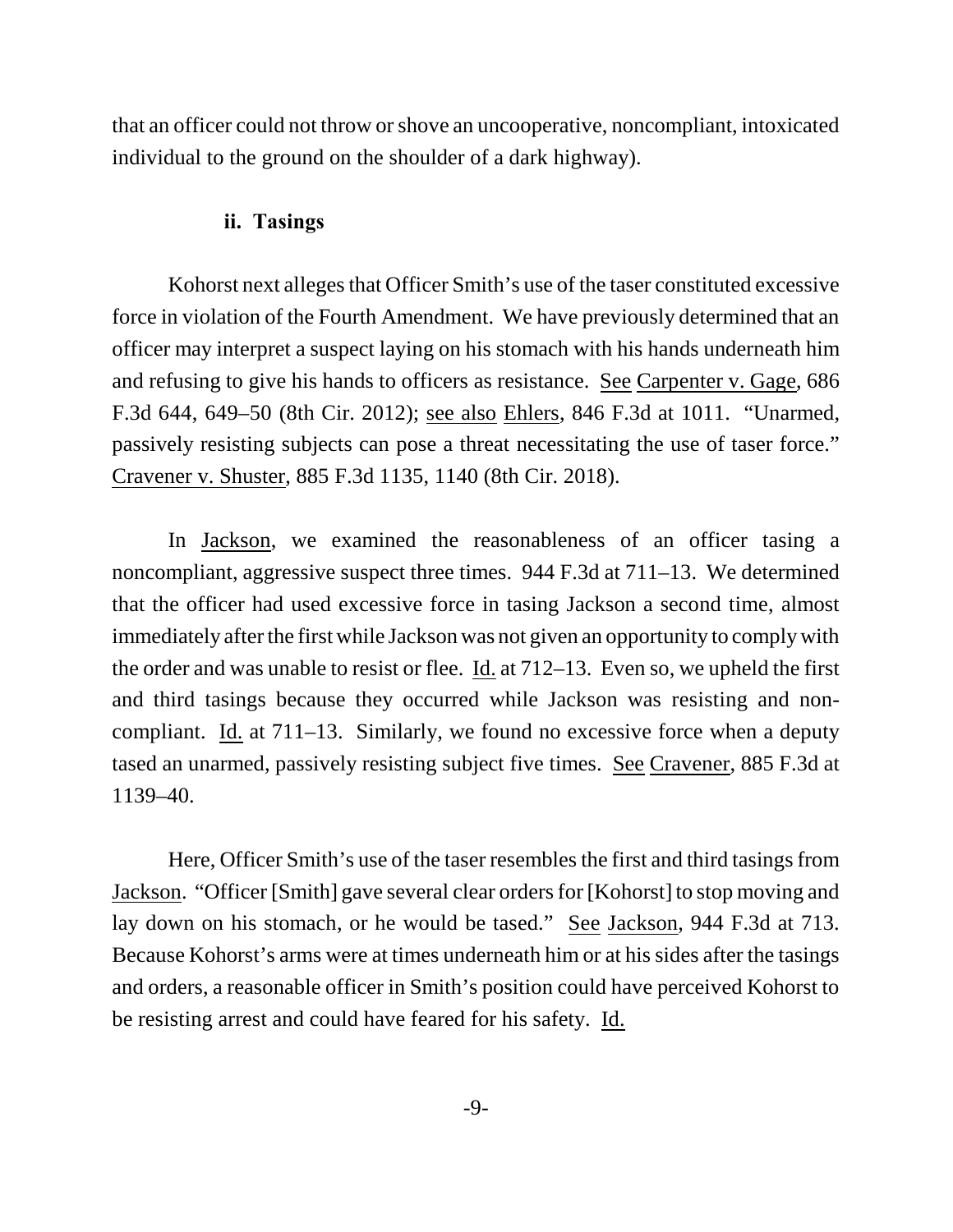While Officer Smith's takedowns and repeated tasings of Kohorst "likely reside[] on the hazy border between excessive and acceptable force, we cannot conclude that only a plainly incompetent officer would have believed the force used . . .was constitutionally reasonable." Blazek v. City of Iowa City, 761 F.3d 920, 924 (8th Cir. 2014) (internal quotation marks omitted). Officer Smith's actions, while a close call, did not violate a clearly established right and the district court did not err in granting qualified immunity.

### **B. Sergeant Stoler**

Kohorst alleges that Sergeant Stoler used excessive force in removing him from the back of the squad car. An arresting officer need not avoid risk of harm or even take the most prudent course of action when transporting an arrestee. Kasiah v. Crowd Sys., Inc., 915 F.3d 1179, 1184 (8th Cir. 2019). Nor are officers required to treat detainees as gently as possible. Blazek, 761 F.3d at 926. However, "when a person is subdued and restrained with handcuffs, a 'gratuitous and completely unnecessary act of violence' is unreasonable and violates the Fourth Amendment." Id. at 925 (quoting Henderson v. Munn, 439 F.3d 497, 503 (8th Cir. 2006)).

In Blazek, we denied qualified immunity when officers jerked a handcuffed and under control subject from the floor to his bed with enough force to tear his rotator cuff. 761 F.3d at 925. While Blazek was also intoxicated, he was not suspected of any crime and at the time of the officers' use of force "was not resisting and posed no threat to the officers." Id. In contrast, Kohorst was suspected of being involved in a fight earlier in the night and had been acting violently in the back of the squad car: hitting his head against the plexiglass, kicking his legs, and contorting his body enough to at least partially escape his handcuffs. Given the physical situation Kohorst had worked himself into, it was entirely possible that Kohorst could work his way to having his handcuffs in front of him, a dangerous and potentially lethal situation for the officers.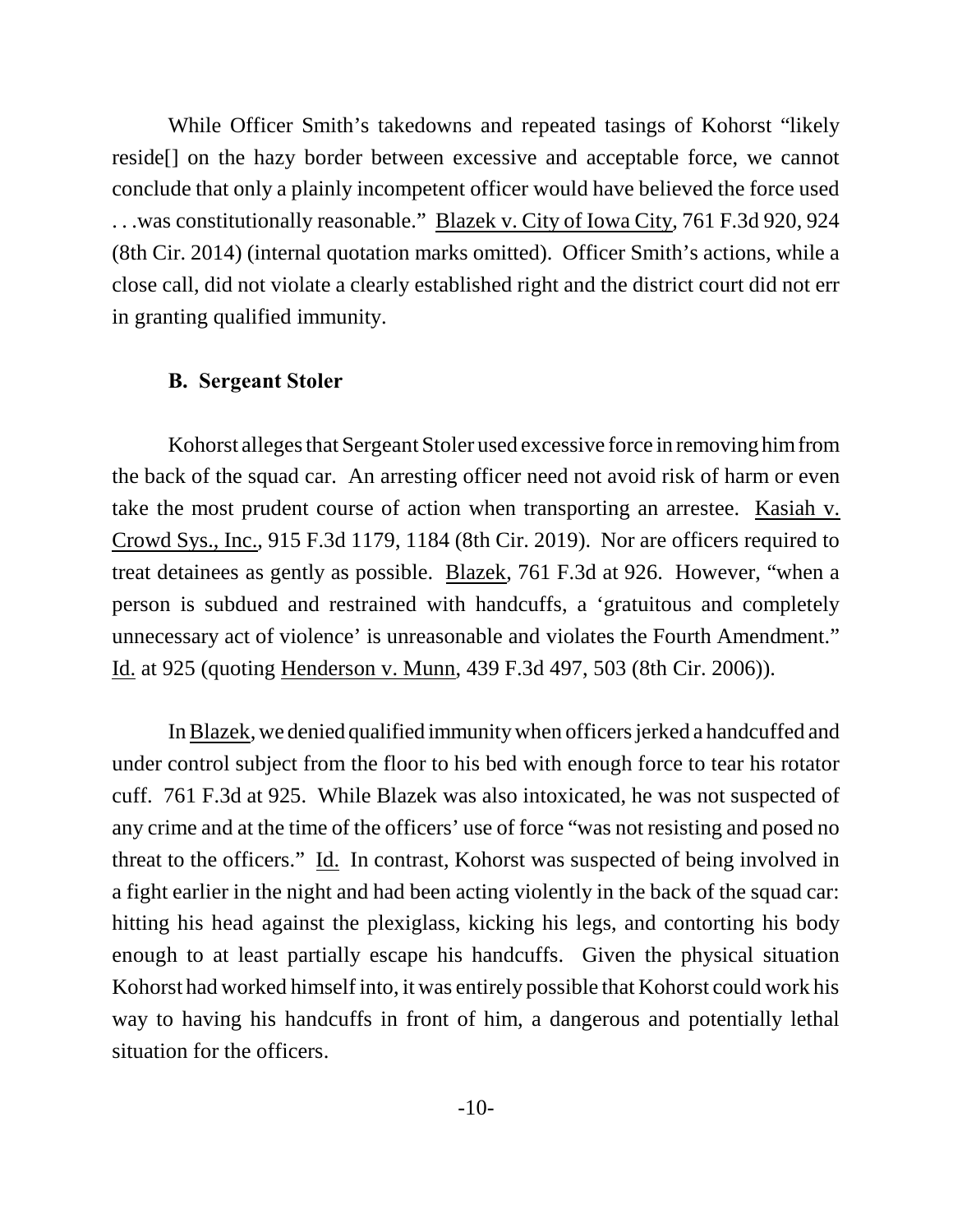When Sergeant Stoler informed Kohorst that he needed to fix Kohorst's handcuffs, he warned Kohorst not to "give us any problems." As Sergeant Stoler attempted to remove the handcuffs so Kohorst could exit the vehicle he instructed Kohorst not to do anything with his hands. Kohorst, however, began twisting his hands and ignored Sergeant Stoler's instructions not to do so. Such actions could lead to an objectively reasonable belief that Kohorst would resist or fight back. See Saucier v. Katz, 533 U.S. 194, 205 (2001) ("If an officer reasonably, but mistakenly, believed that a suspect was likely to fight back, for instance, the officer would be justified in using more force than in fact was needed.").

Kohorst attempts to compare Sergeant Stoler's actions to the yank in Blazek, but video of the encounter establishes that Sergeant Stoler's removal of Kohorst from the back of the vehicle was not a "gratuitous and completely unnecessary act of violence." Unlike Blazek, Kohorst was uncooperative, arguably resisting, and posed a potential threat as he had already attempted to escape his handcuffs. While we view the evidence in the light most favorable to Kohorst, no reasonable jury could review the video and conclude that Sergeant Stoler's action was gratuitous or unnecessarily violent–especially where Kohorst has no recollection of the event to testify to. Kohorst has also offered no evidence to refute Sergeant Stoler's explanation that he intended to place Kohorst in a way that reduced injury risk. Cf. Burnikel v. Fong, 886 F.3d 706, 712 (8th Cir. 2018) ("Accordingly, a reasonable officer would have understood that purposefully dropping [a subject] face-first onto the concrete after he had been subdued and handcuffed would violate clearly established law.")

Sergeant Stoler's movement of Kohorst, an at least passively resisting suspect, was not gratuitous or unnecessarily violent. Even if we were to find that Sergeant Stoler's actions violated a constitutional right, it was not clearly established at the time that such force could not be used against a resisting, non-compliant suspect. The district court did not err in granting qualified immunity.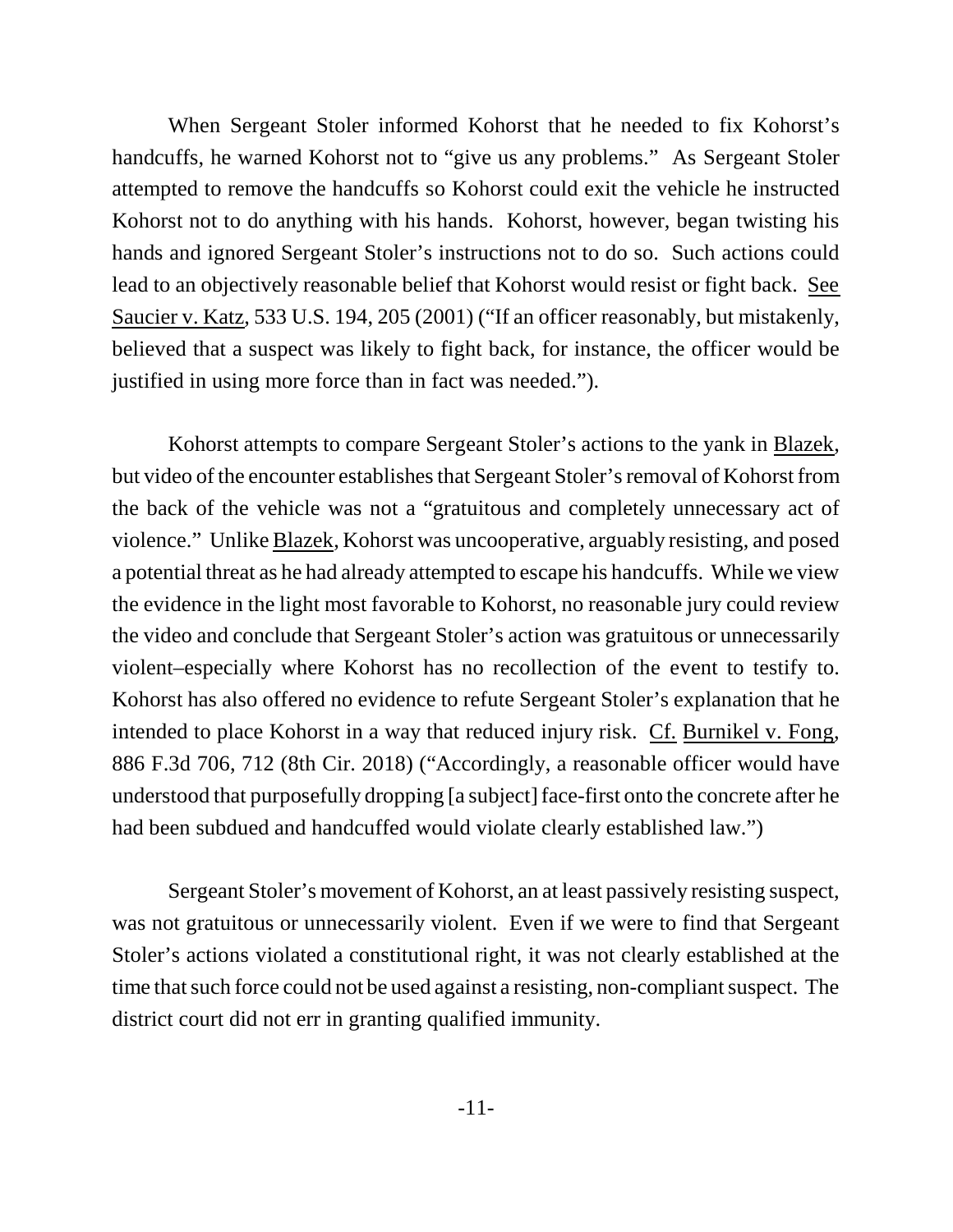# **III. Conclusion**

For the foregoing reasons, we affirm the judgment of the district court.

KELLY, Circuit Judge, concurring in part and dissenting in part.

I do not agree that Officer Smith is entitled to qualified immunity on Kohorst's excessive-force claim stemming from his initial takedown. First, there is a genuine dispute over whether Smith knew Kohorst was a suspect in a fight when he threw Kohorst to the ground face-first. The Burnsville Computed Aided Dispatch (CAD) system sends electronic messages to dispatched officers, which they can view on laptops in their cars. The following entry appears on the CAD system records in this case:

2 INTOXICATED WMALES = ONE TALL 6FT BLONDE WHITE SKINNY OTHER 5FT 8IN SKINNY INTOXICATED AND WALKING ON FOOT TOWARDS BUTTERNUT LANE [REPORTING PERSON] HAD DROPPED THEM OFF FROM THE MOVIE THEATER = MALES TOLD [REPORTING PERSON] THATS WHERE THEY LIVE - [REPORTING PERSON] BELIEVES IT IS NOT AND CONCERNED FOR THEIR **SAFETY** THE TWO MALES ARE POSSIBLE SUSP IN PREVIOUS FIGHT AT THE BURNSVILLE MOVIE THEATER

Smith testified that he reviewed the contents of the CAD message before encountering Kohorst. But Kohorst disputed this. He offered evidence that Smith had not seen the bottom portion of the CAD message that alleges Kohorst was a possible suspect in a fight. Kohorst's evidence showed that Burnsville police officers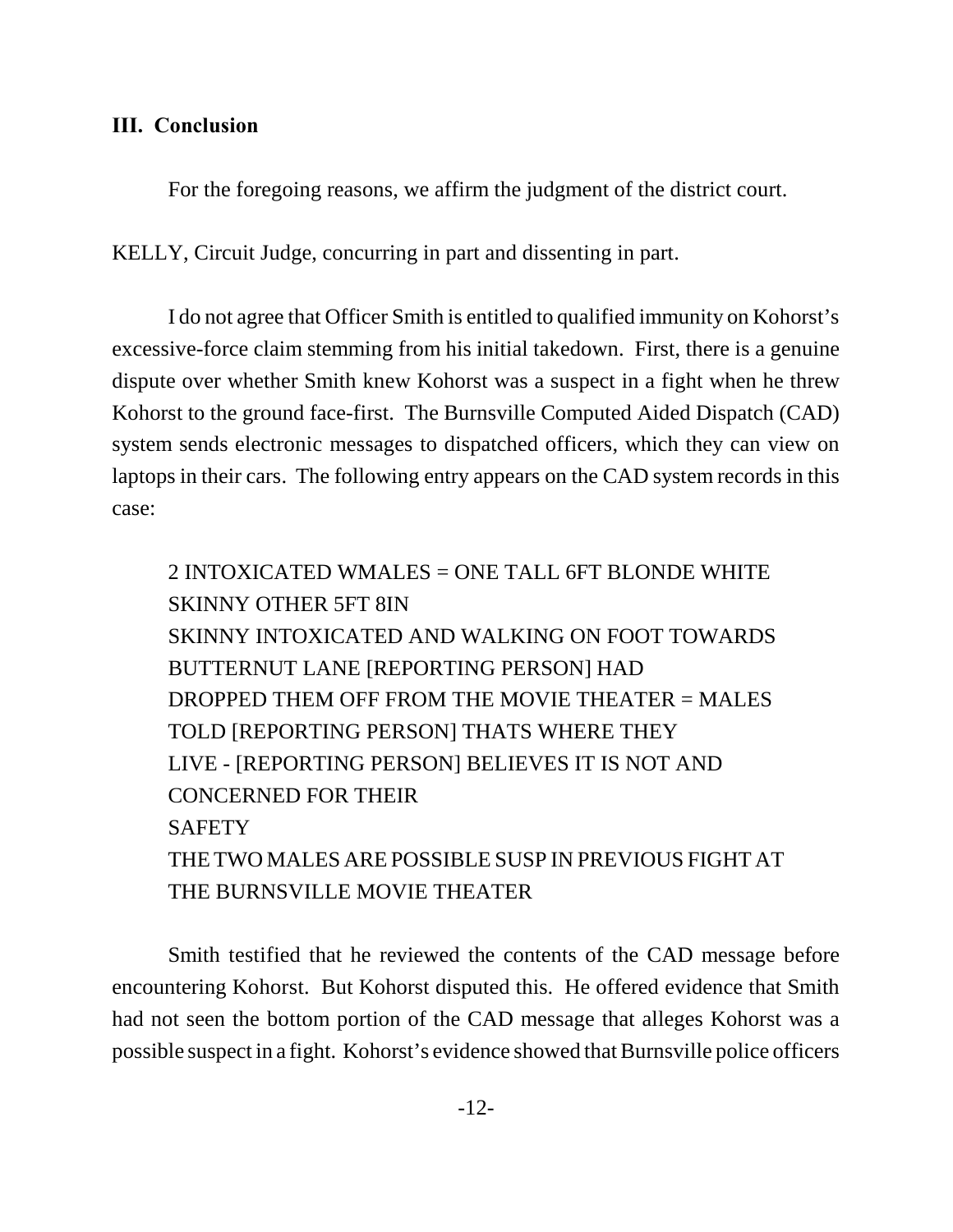often do not monitor the full CAD message as they patrol, so they can be better aware of their surroundings. He also pointed to Smith's initial incident report, where Smith made no mention of suspecting Kohorst of being involved in a fight and noted only that he was dispatched "to check [o]n two intoxicated males." Smith's use-of-force report also did not reference that Kohorst was a possible suspect. Indeed, Smith only reported Kohorst's suspect status several days later, after he learned that Kohorst had filed a complaint against him. A reasonable jury that heard this evidence could doubt the veracity of Smith's testimony about when he learned of the alleged fight.

The court concludes that Kohorst's evidence does not create a genuine dispute of material fact because the body-cam footage shows that Smith's laptop was open as he arrived on the scene. Ante at 7. But this does not establish that Smith read the entire CAD message. And because the allegation of a prior fight appeared only at the end of the CAD message, a jury could credit Kohorst's evidence and decide Smith did not know Kohorst was suspected of any crime. On summary judgment, we must view the evidence in the light most favorable to Kohorst, and it is not appropriate for this court to remove the task of assessing witness credibility from the hands of the jury. See Coker v. Ark. State Police, 734 F.3d 838, 843 (8th Cir. 2013) ("Making credibility determinations or weighing evidence in this manner is improper at the summary judgment stage."). Therefore, Kohorst must be treated as a nonviolent misdemeanant, at most, when evaluating whether Smith used excessive force. See Small v. McCrystal, 708 F.3d 997, 1005 (8th Cir. 2013) (holding that force is "least justified" against nonviolent misdemeanants).

Second, viewing the evidence in the light most favorable to Kohorst, he did not fail to comply with commands to sit on the front of the squad car and take his hands out of his pockets. When Smith first approached Kohorst, he said, "Go ahead and take a seat right there." Kohorst responded that he was looking for his friend. In a casual tone, Smith then said, "Take a seat on my car," or "Take a seat on my car, man," three times in succession over the course of five seconds. Kohorst did not sit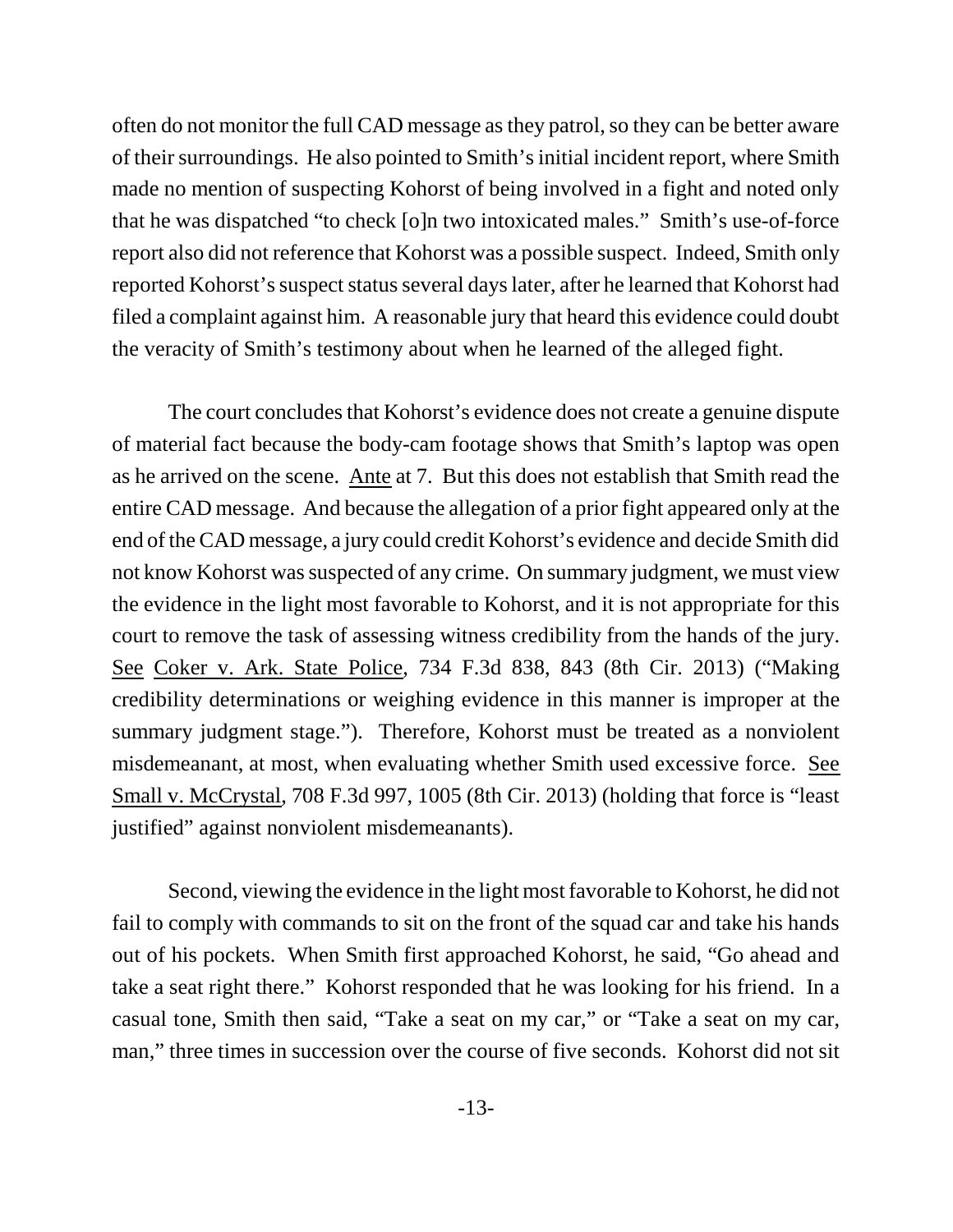on the car, and the video shows Smith continuing to talk to a very intoxicated Kohorst without expressing any concern about whether Kohorst sits or remains standing. Instead, Smith continued in a conversational tone: "Do you have your ID with you? Can you get it for me?" A jury reasonably could conclude that Smith did not issue a command that Kohorst defied. See, e.g., Martin v. City of Albuquerque, 147 F. Supp. 3d 1298, 1332 (D.N.M. 2015) ("Repeatedly telling [plaintiff] to sit down is different from instructing him that failing to sit down will result in arrest. An arrest carries a penalty that could threaten an uncooperative suspect into submission.").

And while Kohorst did not remove his hands from his pockets after Smith's first request, he did after the second request. Smith even thanked Kohorst for complying. In the 15 seconds between when Smith thanked Kohorst for complying and when Smith began reaching for Kohorst's wallet, the situation was relatively calm. These were not "tense, uncertain, and rapidly-evolving" circumstances, as the court suggests. See Graham v. Connor, 490 U.S. 386, 397 (1989). Smith admitted in his initial incident report that this was simply a welfare check. The video shows Kohorst putting his arm behind his back with his wallet still in his hand, but a jury could view this motion as significantly less than a "jerk[ing]." Cf. ante at 3. Kohorst's movements were slow and he had difficulty articulating words or sentences. It was Smith's voice that quickly rose in volume and intensity when he said, "Do not fight with me." Viewing the facts in Kohorst's favor, his actions did not justify Smith's use of force.

The court relies on our decision in Ehlers v. City of Rapid City, 846 F.3d 1002 (8th Cir. 2017) to find that Smith's initial takedown did not violate a clearly established right. But that case is distinguishable. The plaintiff in Ehlers argued with police as they arrested his son, disobeyed repeated commands to step away from the squad car, and then brushed past an officer who twice ordered him to put his hands behind his back and submit to an arrest. Id. at 1007, 1011. We decided a reasonable officer would not only view the plaintiff's conduct as "noncompliant," but also that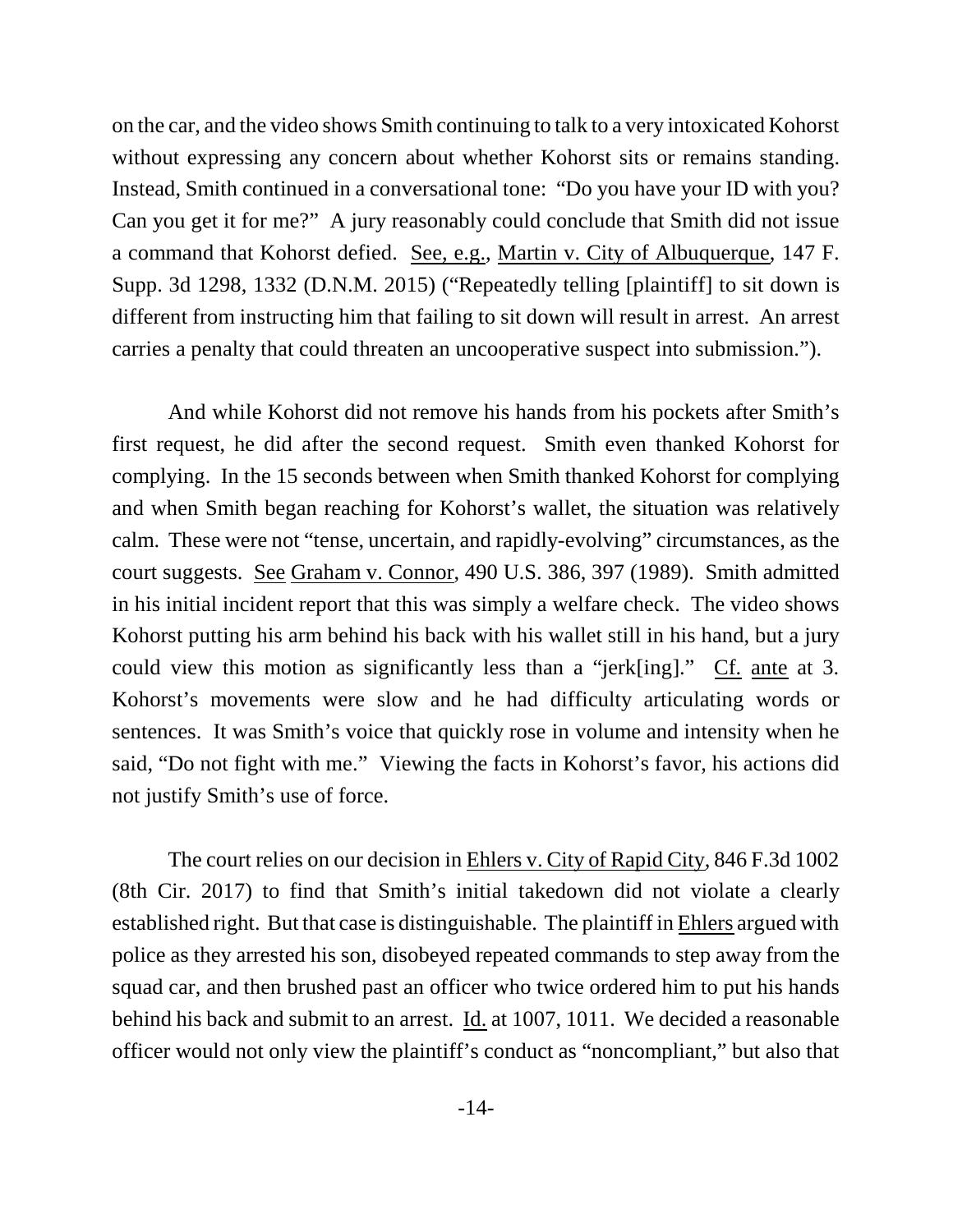the plaintiff "at least appeared to be resisting." Id. at 1011. We therefore found no constitutional violation when the officer "executed a spin takedown" to effect the arrest. Id. at 1007. Here, by contrast, Kohorst did not flout repeated commands to submit to an arrest or continuously interfere with sensitive police activity.

In my view, our earlier decision in Rohrbough v. Hall, 586 F.3d 582 (8th Cir. 2009) is far more apposite. There, we decided that police conduct similar to Smith's initial takedown violated the plaintiff's clearly established right to be free from excessive force. The police suspected Rohrbough of having just created a disturbance in a store. Id. at 585. Officer Hall confronted Rohrbough on the street and ordered him to stop. Id. Rohrbough turned towards the officer, who then pushed Rohrbough. Id. Rohrbough "returned the push," and Hall punched Rohrbough in the face before forcing him to the ground. Id.

We held that Hall was not entitled to qualified immunity because he "initiated the physical confrontation by pushing Mr. Rohrbough; when Mr. Rohrbough pushed back, Officer Hall punched him in the face and wrestled him to the ground." Id. Viewing the evidence in the light most favorable to Rohrbough, we decided that "a jury could conclude . . . that the force was excessive, even given the fact that Mr. Rohrbough pushed Officer Hall—a push that may have been *de minimis* or inconsequential." Id. at 586. A reasonable officer would have known Rohrbough's "actions did not pose an immediate threat to the safety of Officer Hall" and thus would have understood that forcing Rohrbough to the ground was illegal. Id. at 586–87.

Here, as in Rohrbough, the police officer initiated the physical confrontation. While Kohorst held his wallet behind his back, Smith forcefully grabbed Kohorst's right arm. Smith yelled "Don't fight with me," as he pushed Kohorst against the squad car and then used an arm-bar maneuver to force Kohorst face-first to the ground. All of this happened within a span of 17 seconds.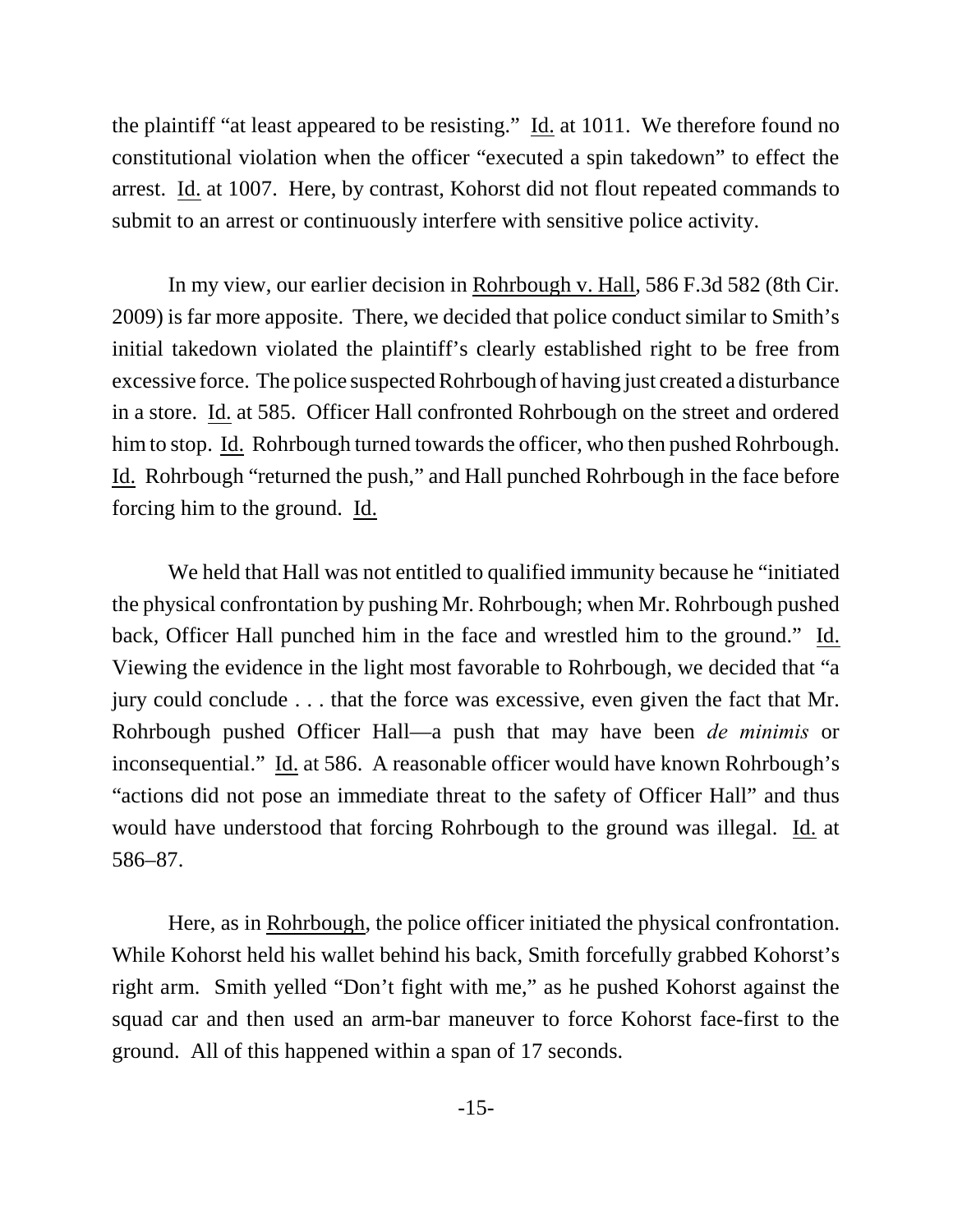A reasonable jury could conclude that Kohorst's putting his arm behind his back was no more than "*de minimis* or inconsequential" resistance. See id. at 586. Indeed, if Rohrbough's pushing an officer did not justify Officer Hall's use of force, then Kohorst's moving his arm away did not justify Smith's taking Kohorst to the ground. Because a jury could reasonably conclude that Smith violated Kohorst's clearly established right to be free from excessive force during the initial takedown, Smith is not entitled to qualified immunity on this claim. See id.; see also Copeland v. Locke, 613 F.3d 875, 878, 882 (8th Cir. 2010) (holding that an officer used excessive force by forcing plaintiff to the ground after plaintiff yelled, "move the f\*\*\*ing car," while the officer was engaged in a traffic stop and blocking plaintiff's driveway; just before the takedown, plaintiff "backed up and pulled his hands away" as the officer attempted to arrest him).

I also do not agree that Sergeant Stoler is entitled to qualified immunity on Kohorst's separate excessive-force claim against him. Kohorst alleges that Stoler used excessive force while removing him from the squad car. When Stoler approached Kohorst seated in the back of the squad car, he saw that Kohorst had maneuvered one leg between his handcuffed arms. At that point, Kohorst was in a contorted position and did not get out of the car as requested. As Stoler reached inside the squad car, Kohorst twisted his hands, which prevented Stoler from unfastening the cuffs. Stoler told Kohorst to stop twisting his hands, but gave no warning that he would otherwise pull Kohorst out of the car and to the ground. Stoler then grabbed Kohorst's body and forcefully yanked him from a seated position in the car and put him flat on the pavement.

The body-cam footage does not show whether Kohorst's head struck the pavement, but it does show that Kohorst landed with a loud thud. Kohorst had been speaking in a calm voice with the officers when he was seated in the car. After Stoler threw him to the ground, however, Kohorst was completely silent and had a blank look in his eyes for more than two minutes. Doctors subsequently diagnosed Kohorst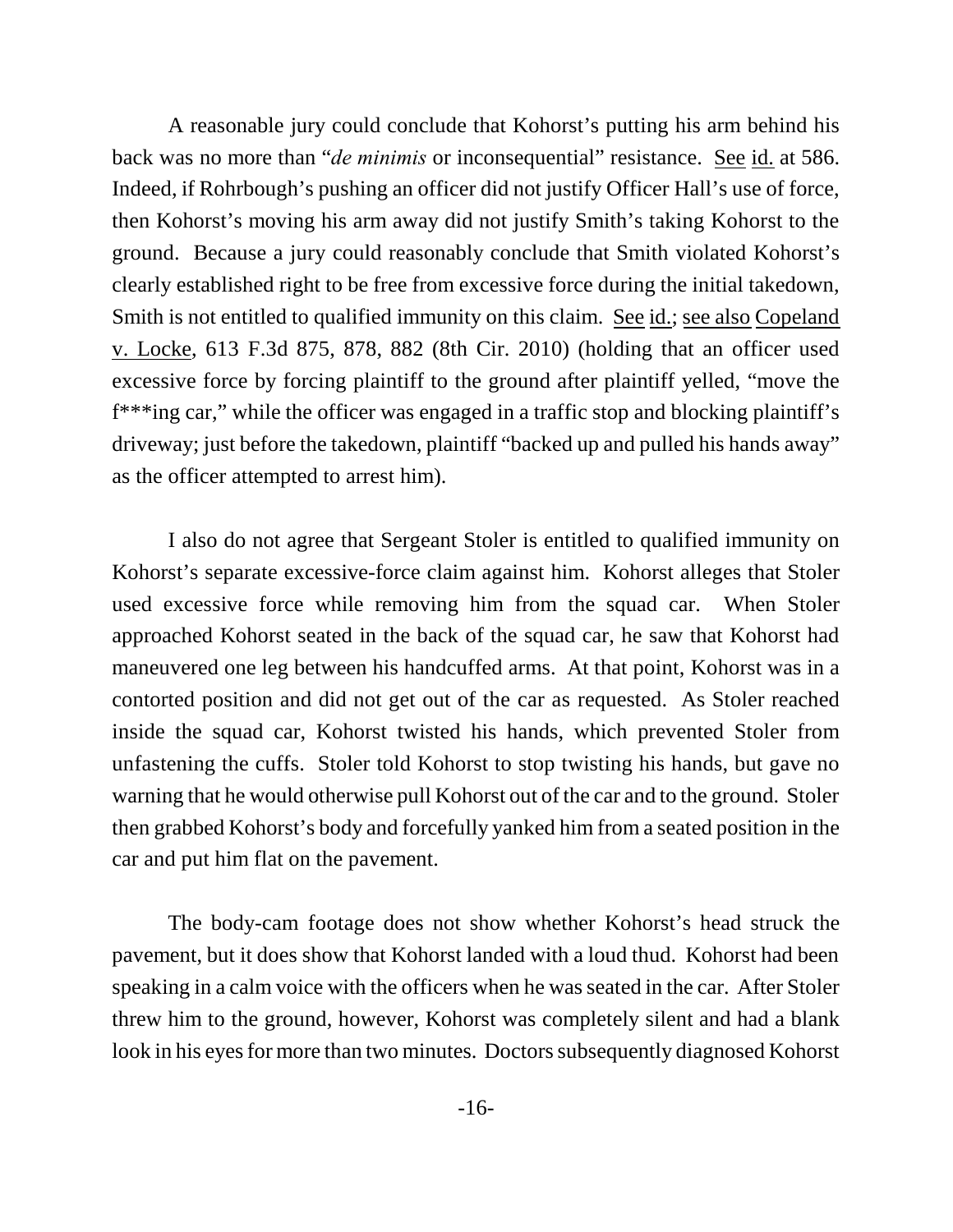with multiple impairments, including a concussion, retrograde amnesia, acute stress reaction, major depressive disorder, anticipatory anxiety, as well as multiple bruises, sprains, and strains. The officers' own medical expert opined that Kohorst could have sustained his traumatic brain injuries from Stoler's use of force. See Rohrbough, 586 F.3d at 586 (explaining that the extent of the plaintiff's injuries is relevant to determining whether police used excessive force).

Viewing the facts in the light most favorable to Kohorst, Stoler's use of force was gratuitous and excessive under the circumstances. It is clearly established "that when a person is subdued and restrained with handcuffs, a 'gratuitous and completely unnecessary act of violence' is unreasonable and violates the Fourth Amendment." Blazek v. City of Iowa City, 761 F.3d 920, 925 (8th Cir. 2014) (quoting Henderson v. Munn, 439 F.3d 497, 503 (8th Cir. 2006)). A reasonable jury could conclude that Stoler violated this clearly established right. Before Stoler pulled Kohorst out of the car and threw him onto the hard pavement, Kohorst was subdued, handcuffed, and seated. He was talking somewhat incoherently but calmly to the multiple officers who surrounded him. No reasonable officer would perceive Kohorst as a threat to officer safety. Indeed, one officer can be heard chuckling at Kohorst's awkward position. And although Kohorst twisted his hands while Stoler attempted to remove the handcuffs, this resistance was "*de minimis* or inconsequential." See Rohrbough, 586 F.3d at 586 (pushing an officer was *de minimis* resistance).

The officers reasonably may have used *some* degree of force to reapply Kohorst's handcuffs, and we have said that "officers are not required to treat detainees as gently as possible." See Blazek, 761 F.3d at 926. But Kohorst has offered evidence to show that Stoler's actions were "gratuitous and completely unnecessary" under the circumstances. See Retz v. Seaton, 741 F.3d 913, 918 (8th Cir. 2014) (holding that reasonableness depends on whether there were "alternative courses of action available at the time force was used"). With multiple officers surrounding a subdued Kohorst, "[t]here were other means, short of the force